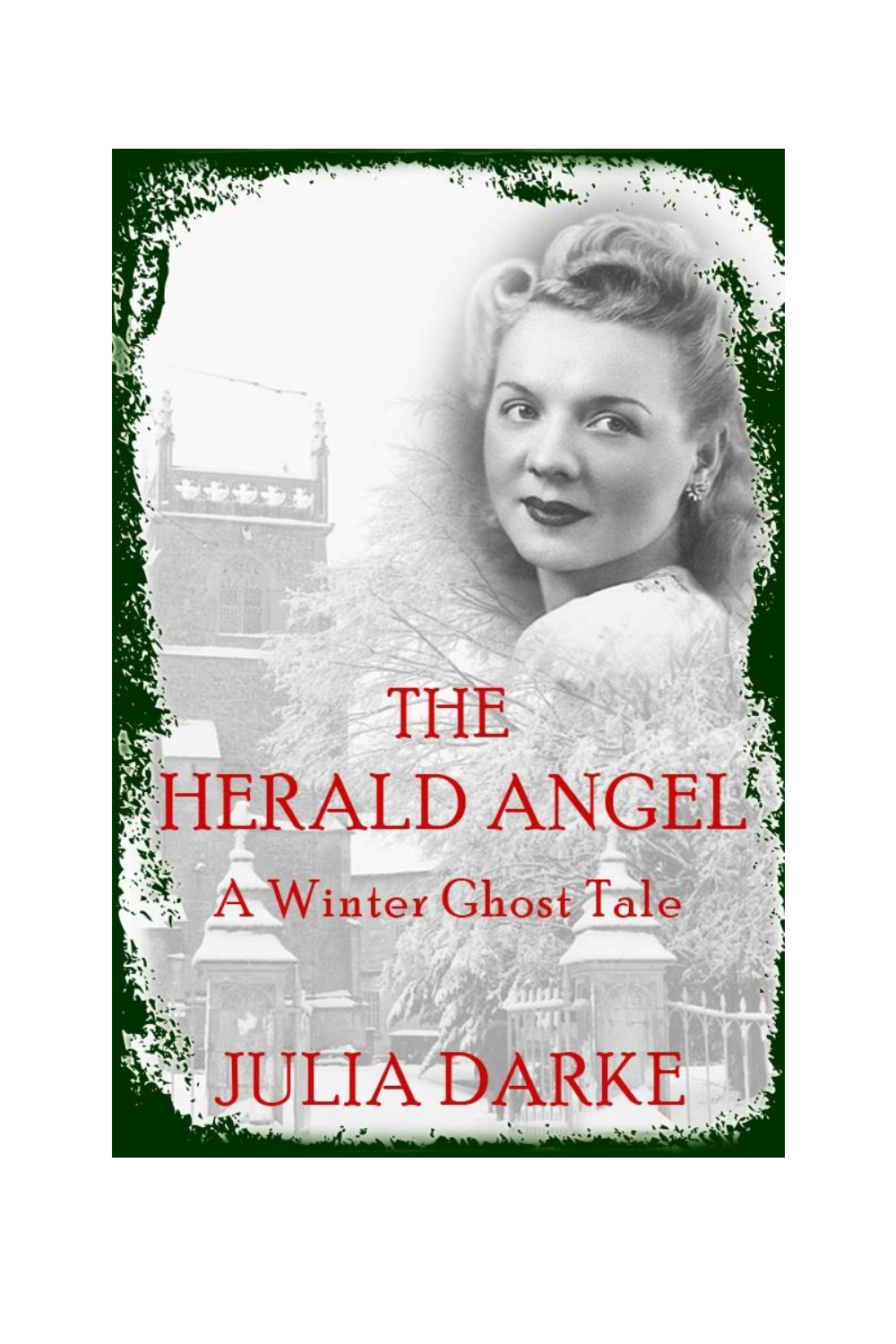The Herald Angel by Elizabeth St.John writing as Julia Darke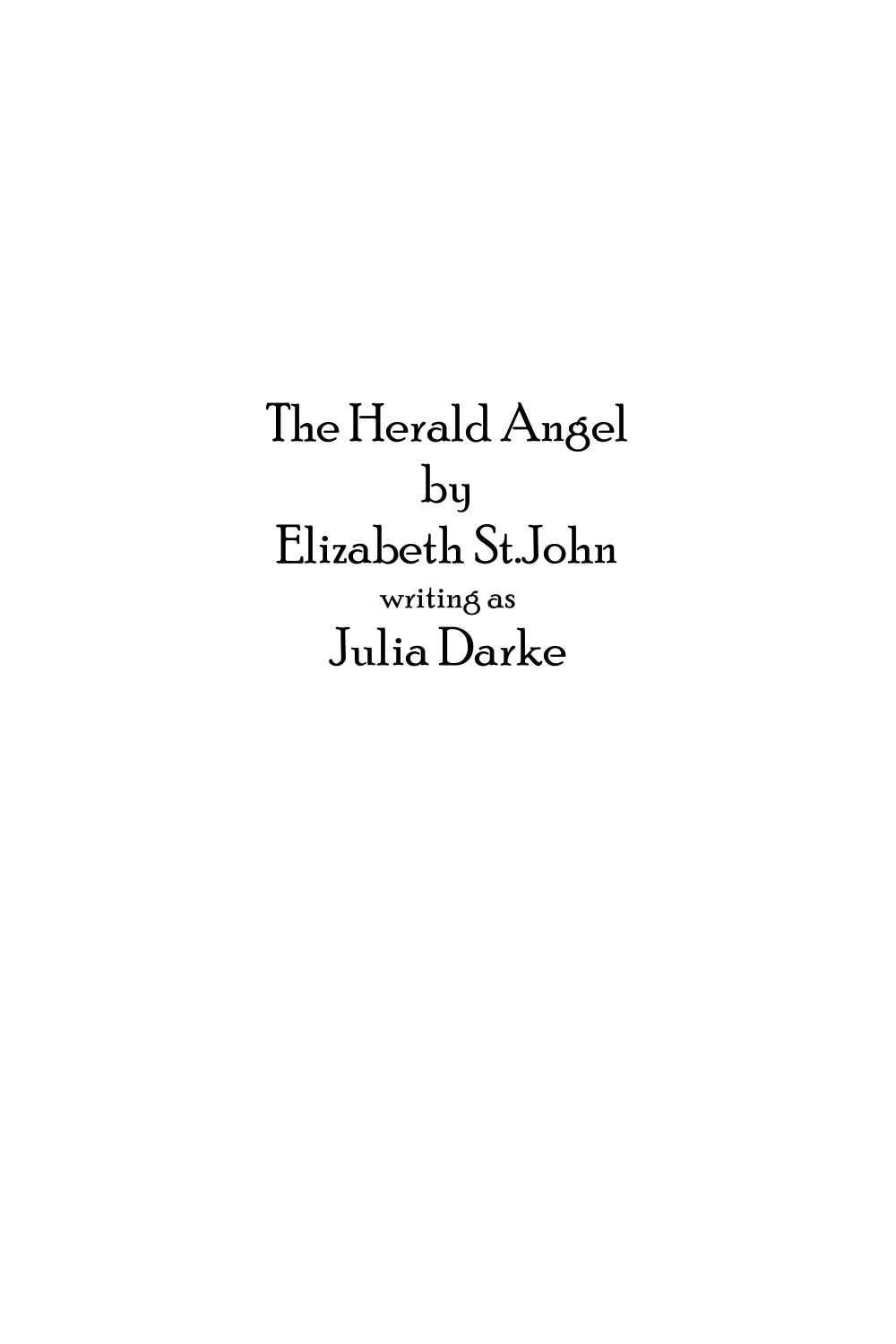For Emma, who found the story.

Copyright © Elizabeth St.John 2018 All rights reserved. No part of this publication may be reproduced, stored in a retrieval system, or transmitted, in any form or by any means without the prior permission in writing of the author, nor be otherwise circulated in any form of binding or cover other than that in which it is published and without a similar condition including this condition being imposed on the subsequent purchaser.

## **Books by Elizabeth St.John The Lydiard Chronicles | 1603-1630**

## **The Lady of the Tower**

A Novel

**By Love Divided The Lydiard Chronicles | 1631-1646** A Novel

## **Counterpoint: Theo, Earl of Suffolk** A Short Story

**Counterpoint: Barbara, Lady Villiers**

A Short Story

[www.elizabethjstjohn.com](http://www.elizabethjstjohn.com/)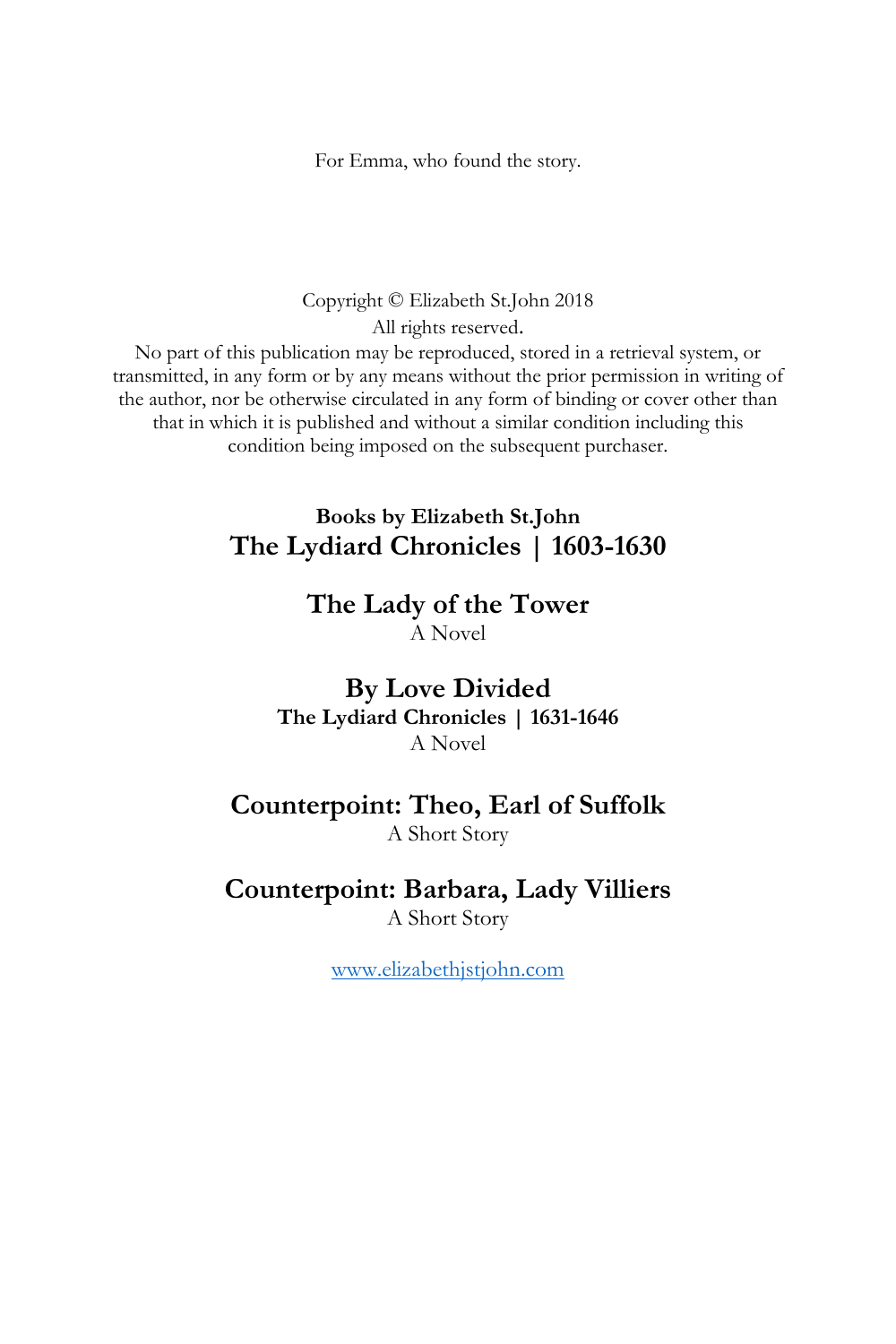Candlelight illuminated the medieval wall paintings and above the altar the ancient gold stars shone from the midnight-blue domed ceiling. Joyce immersed herself in the poignant harmony of the prisoner-of-war choir as the men sang *Stille Nacht*, their voices weaving descant and tenor counterpoints of joy. When the last strains of the ancient carol echoed from the stone walls of St. Mary's Church, her gaze was drawn, as always, to the statue in the shadows. Tonight, with the candles lit to usher in Christmas Eve, the stone cavalier shone golden, his handsome features distinct as she had never seen before.

The flames shimmered as tears filled her eyes, whether from the beauty of the singing or the loneliness in her heart, she knew not. Christmas Eve, and her family clear across the other side of England, with no hope of a 24 hour leave pass to see them. And yet, there was a reason for her to stay. The young German officer in Field Hospital 302 was still in the ferocious grip of a fever, and her nursing experience told her that if it did not break soon, his life was in danger. He had scarce spoken since he had been brought into the prisoner-of-war camp in late November, and in early December, when the handsome surgeon she had thought herself in love with returned to his wife in New York, her vigil at Captain Erich Hoffman's bedside was one that helped pass her sleepless nights.

She pushed her pale blonde hair back under her nurse's hood, and gathered her warm navy cloak around her. Soon it would be midnight, and her shift would begin. These few moments of peace would be all she had to sustain her through the darkest hours of Christmas morning.

Captain Edward St.John slipped into Hut 9, as he did every night, and when the ward sister lifted her head from her notes, he paused. She walked briskly to the narrow door and tugged the blackout curtains shut. Edward smiled. Sister may think that the freezing December weather caused the sudden cold draft, but he knew better.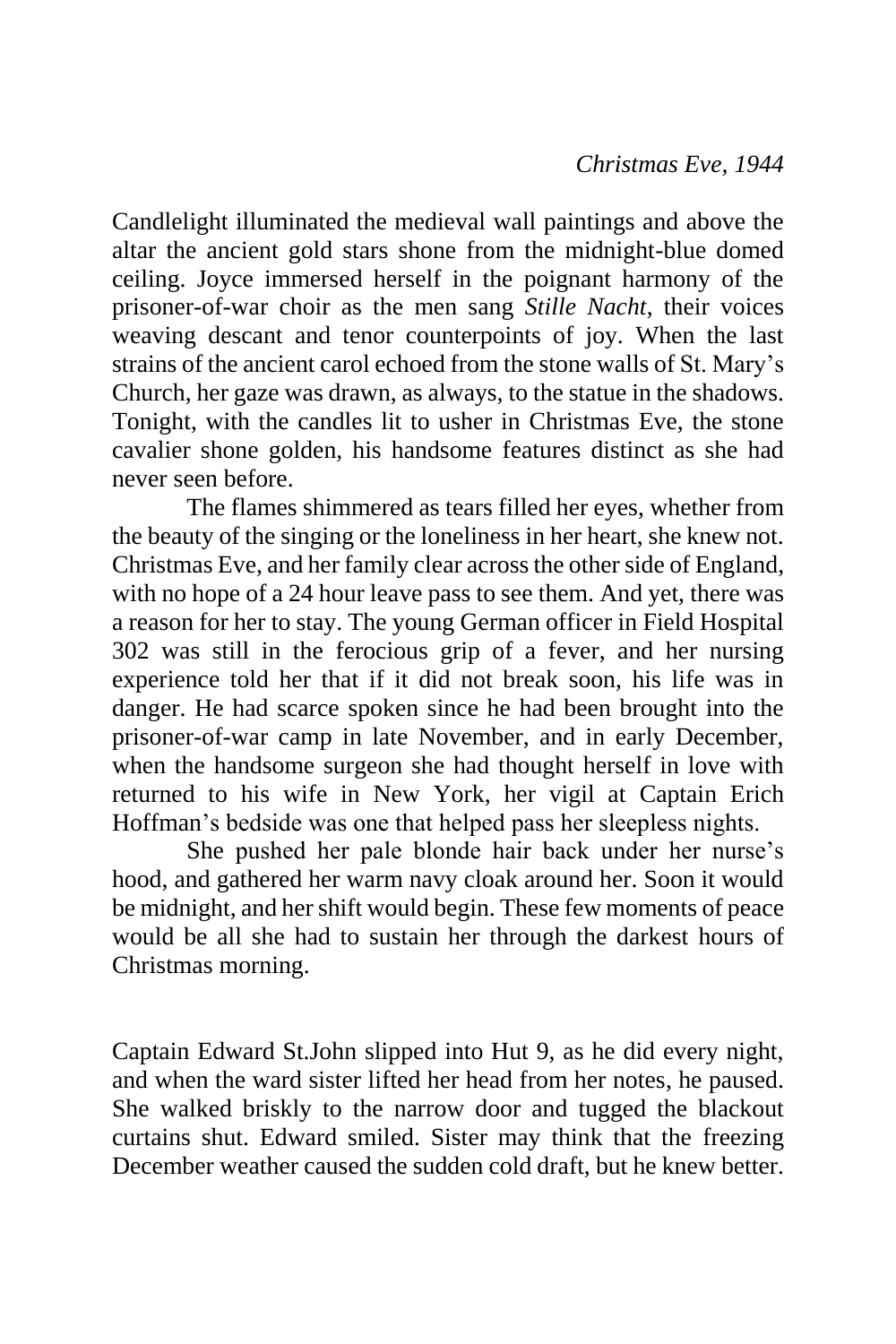He looked around the ward; no new arrivals tonight, thanks be to God.

He had watched the strangers build the hospital on the grounds of Lydiard Park in July, and when the wounded German prisoners started arriving after D-Day, Edward found himself compelled to spend the nights walking the crowded wards, bringing comfort to those delirious with pain and fearful of death. He recalled his last Christmas at Lydiard, when his own battle wounds drew a veil over his sight and a coldness descended upon him that could never be warmed. Did he know even then that this would be his last? Perhaps his father did, for he never left his side, and when the spring came and his dearest Luce arrived, Edward knew in his heart that he would not live beyond Easter.

And so, each night, he walked between the beds of the sick and dying, speaking to the men as only one soldier could to another. In truth, he had not seen such wounds as these, for there were little from the sword and many from a musket and trauma, but despite the care of the surgeons the men were still so vulnerable. And, if there was a way to help these nurses, who reminded him so much of Luce and his Aunt Lucy Apsley, he would do so. Their soft voices and courage in dressing the terrible wounds of their own injured soldiers brought back such memories. To some of these men he could bring immediate comfort, but others would not accept that death waited, and that he heralded their own mortality.

This young soldier in bed seven. Dear God, how much he reminded him of his cousin Allen, his handsome features now contorted with pain. He was next, Edward thought. The least he could do was to ease his path and honour his bravery by walking with him.

"Erich," he whispered. "Erich, you may let go. There is peace at hand, and your pain will be over."

The young German officer groaned, and shook his head. His dark hair flopped over his brow, and Edward gently pushed it back from his damp forehead.

"Mein engel," the man called. "Wo ist sie?"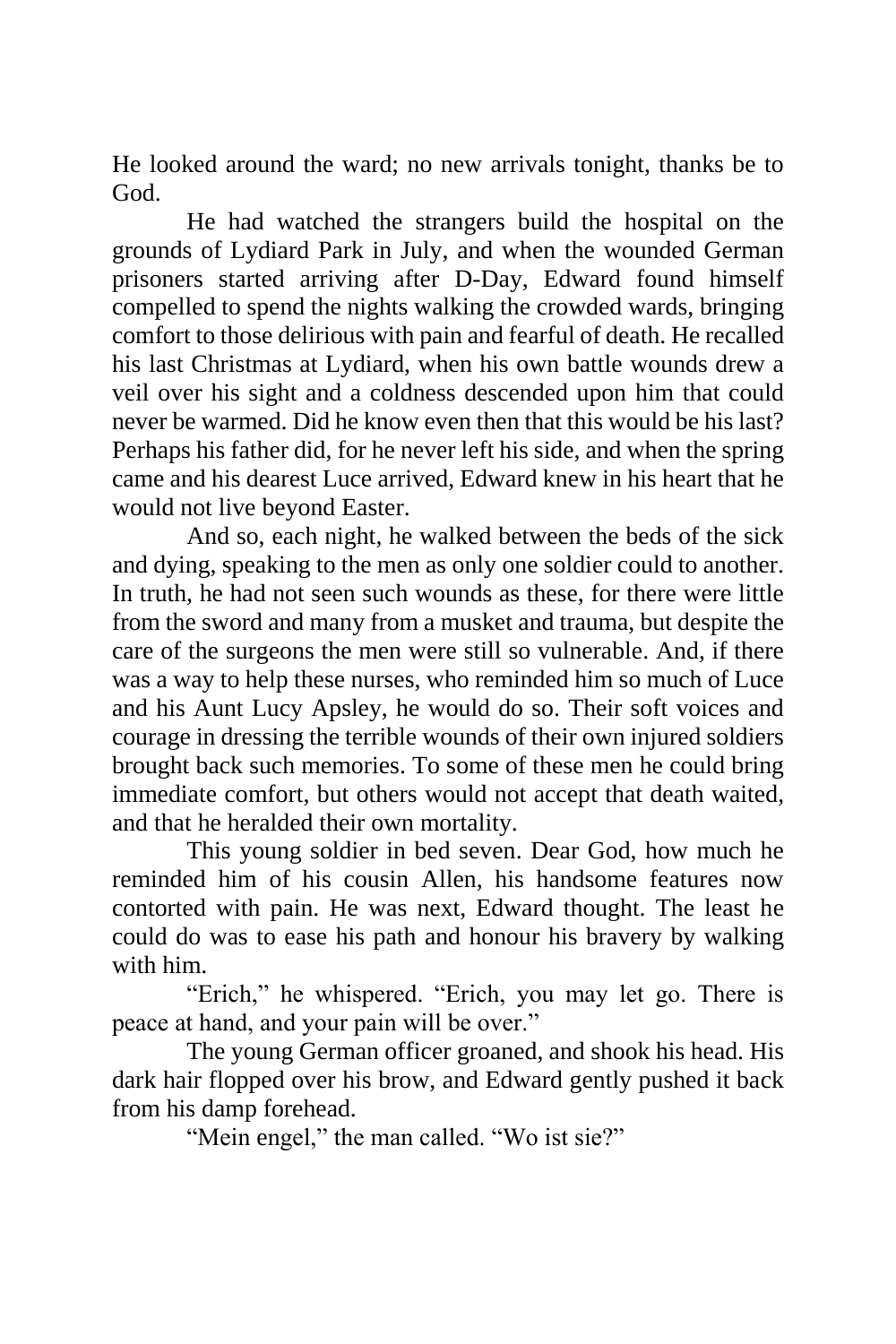"Come with me," Edward said. "I will take you home now, Erich."

"Nein. Nein." Erich's eyes fluttered open, charcoal gray in the dim light of the hut. "Please. My angel. Bring her."

Edward knew only too well how a last glimpse of those loved ones was all that a man desired in his last hours. And how that wish had been denied him in his own journey.

"Wait, then," replied Edward. He glanced around the ward. Sister was at her desk, her back to him. Drawing the blanket around Erich, he nodded, and slipped through the door again. If he could delay Erich's departure so he could say goodbye to the nurse, he would. But there was little time.

In St. Mary's church, Joyce replaced the worn hymn book on the wooden shelf in front of her, and gathered up her bible. And as she nodded her head to the stone cavalier, wishing him a peaceful Christmas as he stood in his golden armor in his Civil War tent, her eye was caught by a man sitting at the end of her pew. She blinked, for she had not seen him arrive, and surely he was not there but a moment ago. As the choir sang the first verse of *Hark the Herald Angels Sing* the man turned to her and she found herself looking into piercing blue eyes and a familiar handsome countenance that she could not quite place. He was muffled in a great cloak, old-fashioned in its cut. His hair was long, pulled back by a ribbon, so unusual for these days.

"Nurse Mayfield?" he asked softly, urgently, under the rising chorus of the choir.

"Yes," she replied. "How did you know my name?"

The man smiled, and reached out a hand to her. His glove was thick leather, and had a wide cuff. She glimpsed an edge of lace beneath.

"Please, I would ask you to accompany me." He caught the reluctance in her. "You are quite safe. I just want to escort you across the park to the hospital. Sister sent me, on an urgent mission."

"Captain Hoffman---"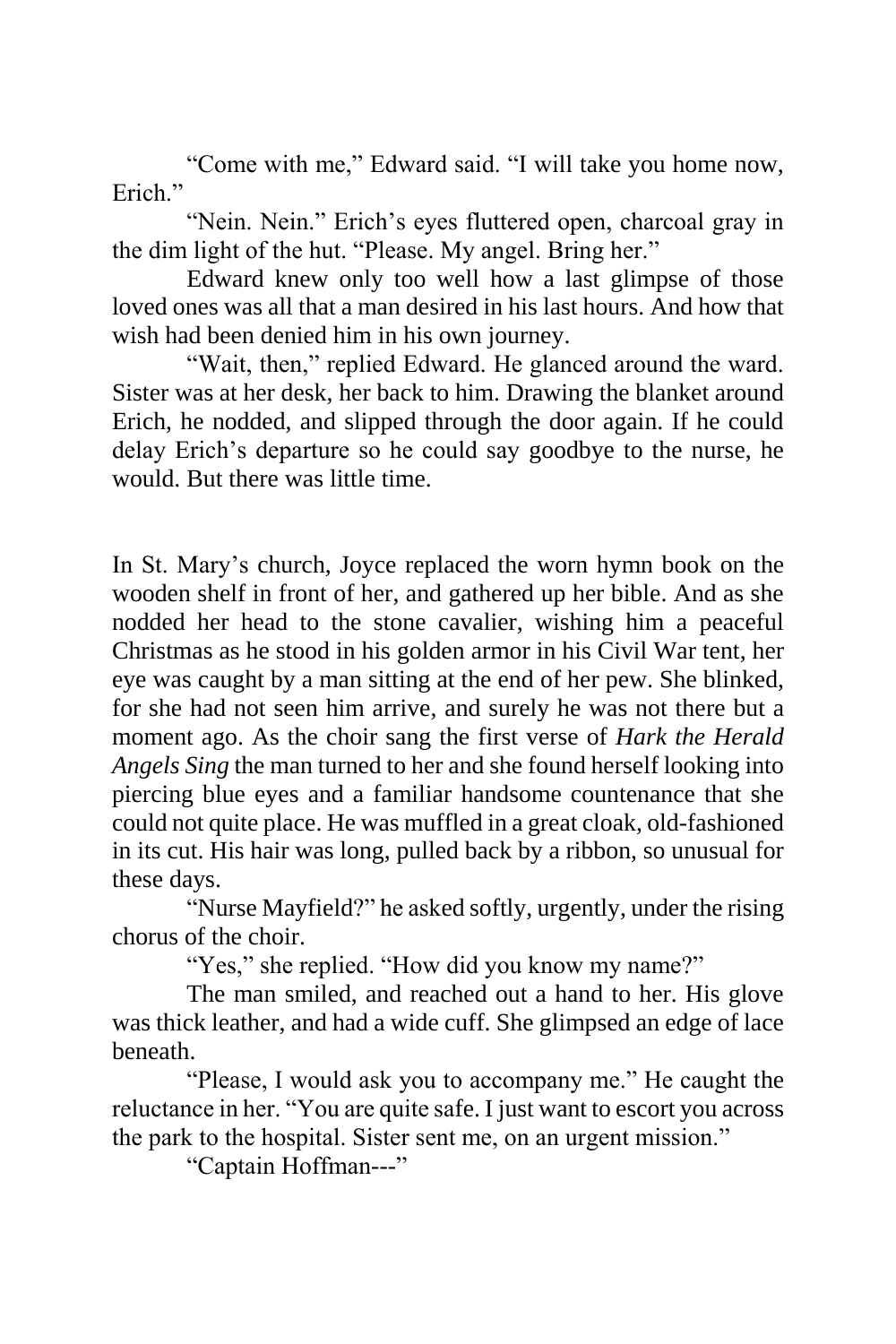He nodded, his face grave. "Yes."

Joyce stood, and hurried from the church, aware of the eyes of the rest of the parish upon her, but not really caring what they thought.

Stepping out from the ancient oak doors, she followed the man, whose cloak fell almost to the ground. Where it fell just short, she noticed he was wearing riding boots, not a uniform.

He lifted his head as the strains of *Hark the Herald Angels Sing* echoed from within the church.

"My favourite hymn," he said quietly. "I heard it first, here at Lydiard."

"Mine too," she replied. At her words, a single flake of snow drifted down into the pool of light from the church porch, and she trembled as the man pulled her hood over her head to protect her from the winter weather.

From the church he swiftly led her across the gravel to the stable block, and then around the front of the old mansion. The darkness enveloped them, and he picked up a lantern left on the doorstep of the deserted house. Its tremulous flame threw a glow around them, and for a moment she thought she saw candlelight within the rooms beyond the darkness. She shook her head, for it could only be her imagination, the house was long empty of the last of the St.John family.

Across the park the man strode, confident in his path, as if he had walked this many times before. Soon, they arrived at the guardhouse to the camp, and as Joyce approached, she waved at Joe, the guard on duty to night. He raised his mug of tea to her and waved her through.

"Goodnight Miss Joyce," he called. "Merry Christmas!"

"Goodnight Joe," she replied. "And please allow my…" she turned, but the man was no longer by her side. Puzzled, she looked around, and saw him already across the field, standing by the entrance to Hut 9.

"Go on with you." Joe had already turned back to his warm guard post. "And hurry, before the snow falls thicker."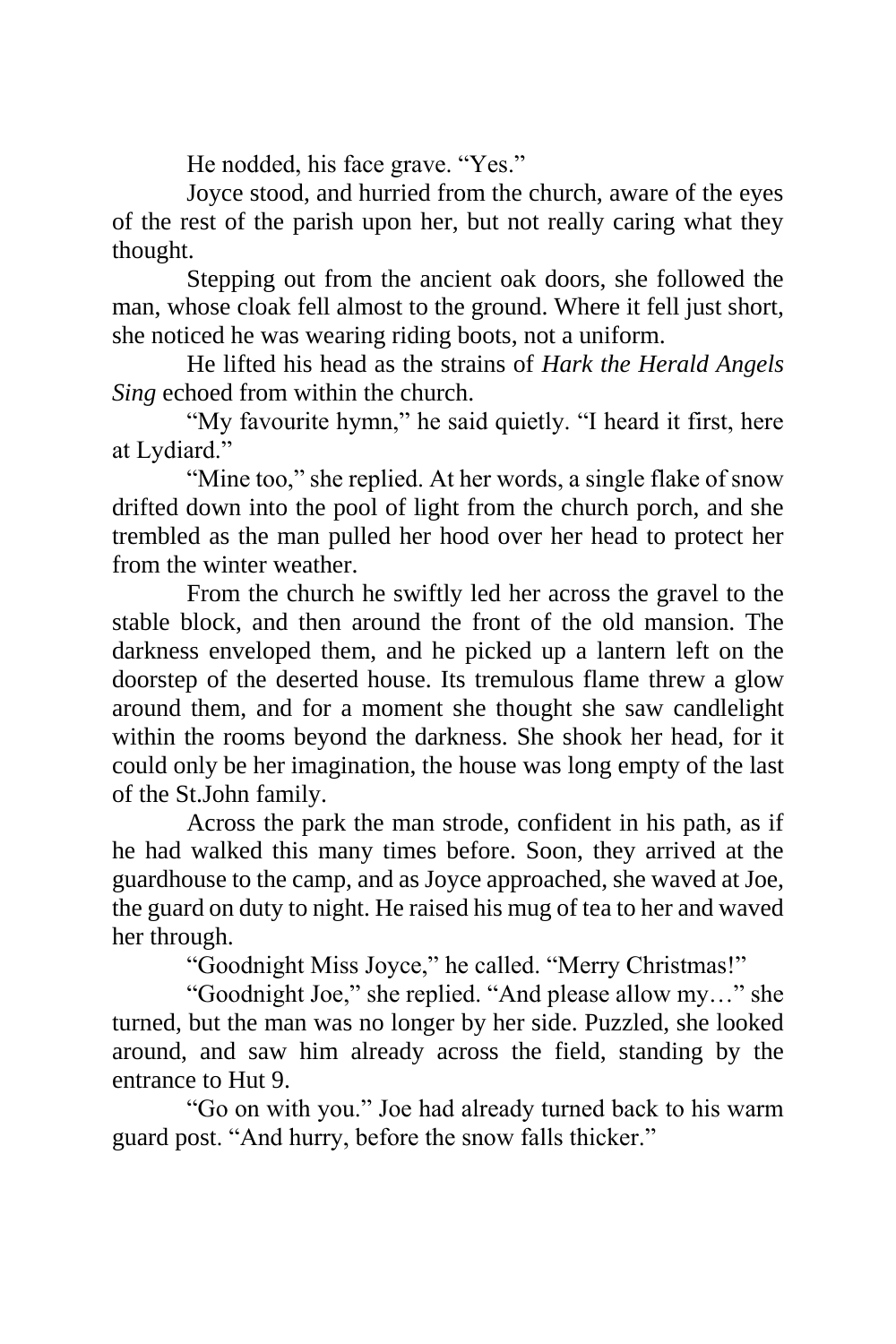Inside the hut Joyce quickly removed her cloak, shaking the last of the snowflakes from the dark blue wool. Sister nodded at her, and gestured to the corner.

"Captain Hoffman is very weak," she said shortly. "You'd best stay with him. Moira can take the other beds tonight."

Joyce walked to the Captain's bedside, still wondering where the man was who had guided her from the church. In the dim light, Erich's pale face gleamed, shadows blue under his closed eyes. The shadow of his beard enhanced his firm jaw, and with sorrow she reflected she might not touch his face again to shave and bathe him. As she turned the lamp low, she opened the blackout curtain, revealing a crack of window. Against the darkness, a whirl of snowflakes kissed the glass, and the Captain turned his face towards them.

"Home," he murmured. "The snow falls so in Bavaria."

She could not speak for the sadness in her throat, and taking his hand, she sat with him as the snow drifted by the window, and his hand grew slack in hers.

She must have dozed, for the next she knew, the pale light of dawn was edging through the window, and within minutes the first rays of the rising sun pierced the morning. Joyce gasped, for Erich lay still. She closed her eyes to stop her tears from falling, whispering a farewell blessing.

A gradual wellbeing warmed her, and when the light brought a golden glow to her closed lids, she opened her eyes to find Erich gazing at her, his own eyes clear and a smile on his lips.

'Mein engel," he whispered. "You came to me when I needed you most."

She could not speak for the joy that leaped into her heart. His eyes were a translucent gray, unclouded, and full of love for her. Erich's fever had broken.

Glancing through the window across the sparkling snow to the woodland that led to the mansion, she glimpsed a shadow in the bare trees. A man in a long cloak, booted, his hair tied back with a ribbon. He lifted a hand and then walked into the woods, leaving no trace in the fresh snow.